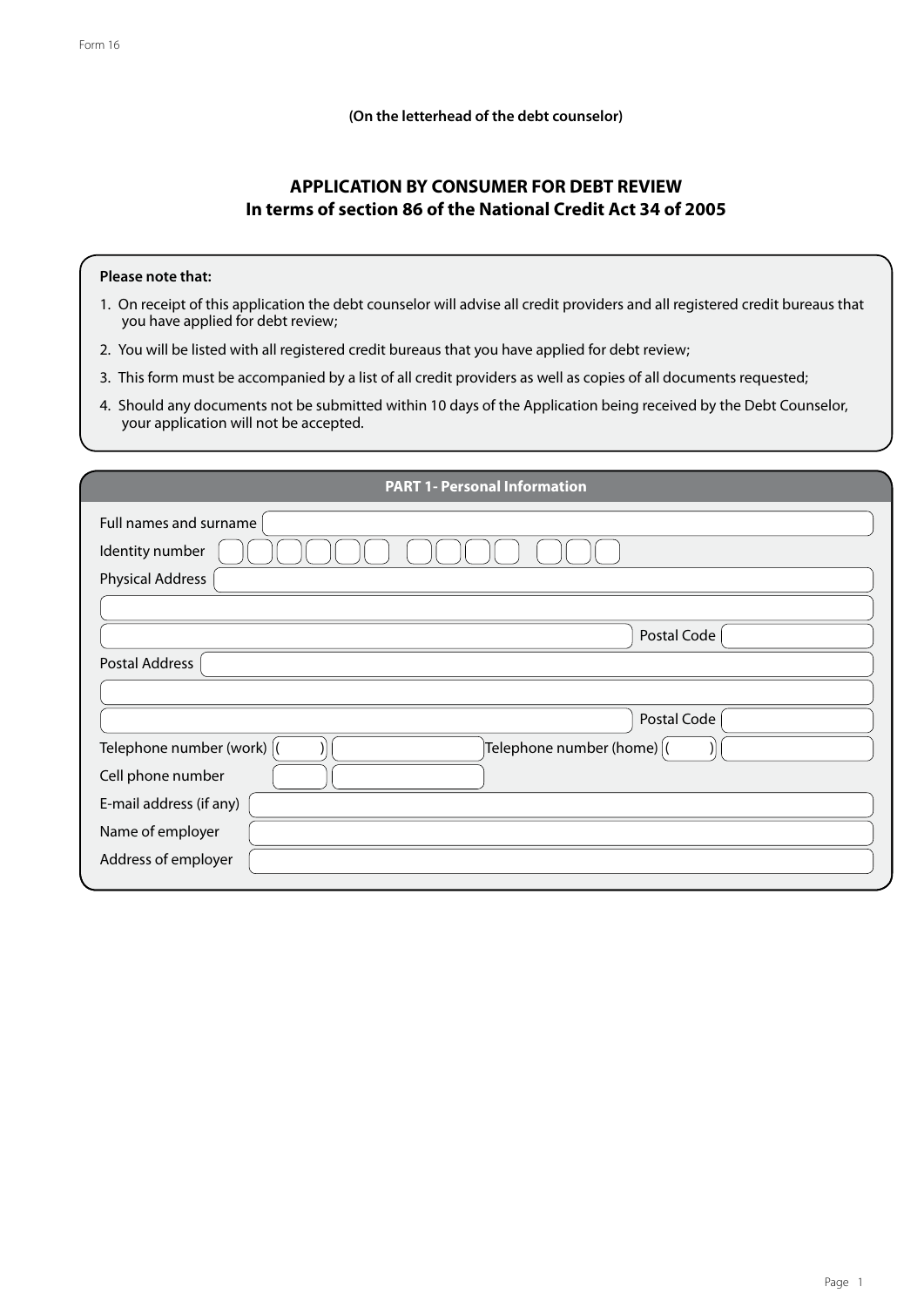| <b>PART 2 - Income</b>                     |              |
|--------------------------------------------|--------------|
| (Please attach a copy of your salary slip) |              |
| Gross salary                               | $\mathsf{R}$ |
| Deductions                                 |              |
| Tax                                        | ${\sf R}$    |
| <b>Medical Aid</b>                         | ${\sf R}$    |
| Pension                                    | ${\sf R}$    |
| Other deductions                           |              |
|                                            | ${\sf R}$    |
|                                            | ${\sf R}$    |
|                                            | ${\sf R}$    |
|                                            | ${\sf R}$    |
| <b>Total Deductions</b>                    | $\mathsf{R}$ |
| Other income (specify the source)          |              |
|                                            | ${\sf R}$    |
|                                            | ${\sf R}$    |
|                                            | ${\sf R}$    |
|                                            | ${\sf R}$    |
| <b>Total income</b>                        | ${\sf R}$    |
|                                            |              |
|                                            |              |

## **PART 3 – Monthly Commitments**

(Please list all monthly commitments other than outstanding debt, i.e. school fees, traveling costs, medical expenses, etc)

| Commitment | <b>Monthly expense</b> |
|------------|------------------------|
|            |                        |
|            |                        |
|            |                        |
|            |                        |
|            |                        |
|            |                        |
|            |                        |
|            |                        |
|            |                        |